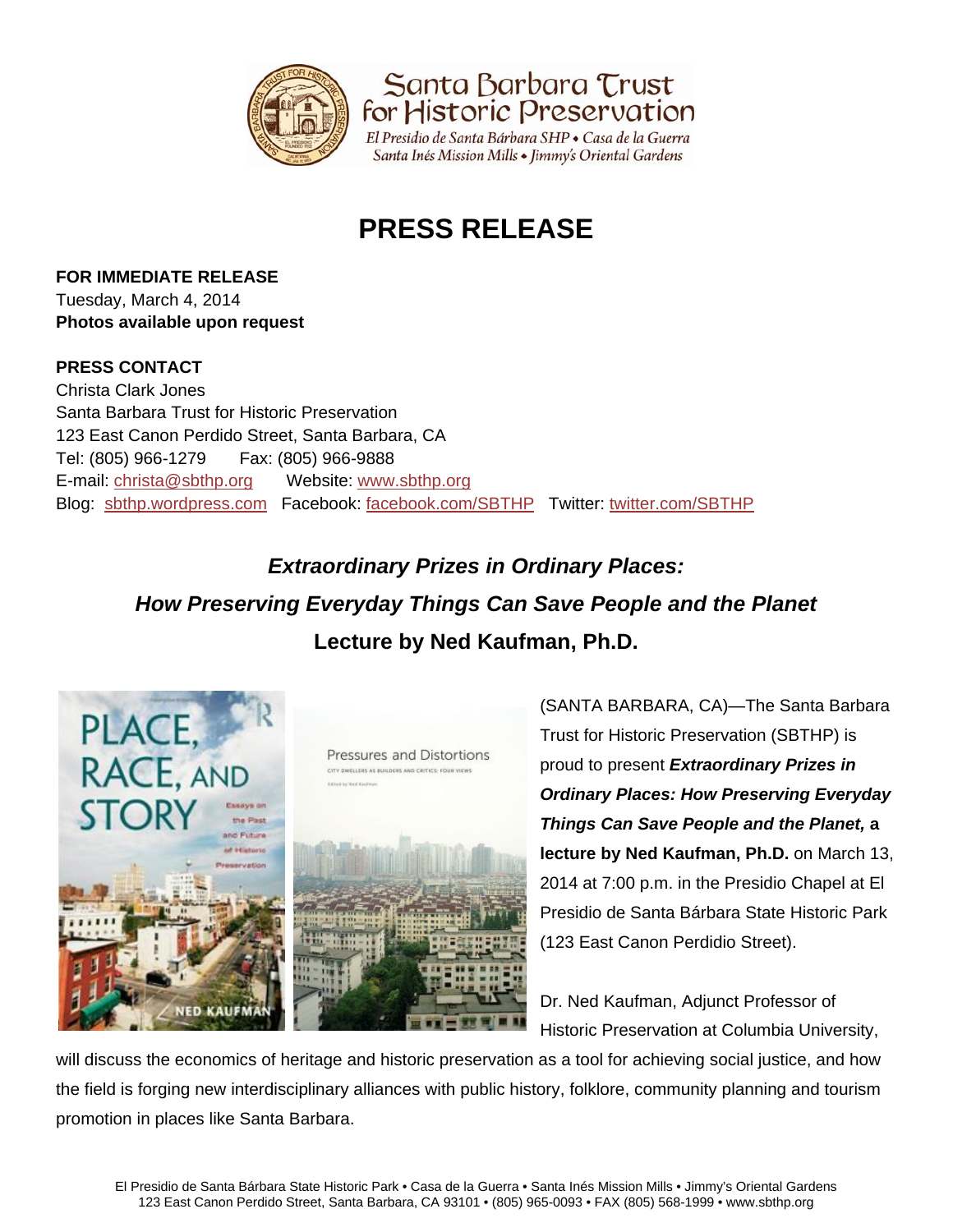Reception to follow with a book signing for Dr. Kaufman's most recent works, *Pressures and Distortions: City Dwellers as Builders and Critics* (editor; Rafael Viñoly Architects, 2011) and *Place, Race, and Story: Essays in the Past and Future of Historic Preservation* (Routledge, 2009). Books will be available for purchase at the event.



**Dr. Ned Kaufman** is principal of Kaufman Heritage Conservation and Adjunct Professor of Historic Preservation at Columbia University. Previously Dr. Kaufman served as director of historic preservation at the Municipal Art Society of New York, where he led campaigns to protect the African Burial Ground, Audubon Ballroom, Ellis and Governors Islands, and other historic sites. He also founded and co-directed Place Matters as well as the international research and training program at Rafael Viñoly Architects. His books include *Place, Race, and Story: Essays in the Past and Future of Historic Preservation (2009) and Pressures and Distortions: City Dwellers as Builders and Critics* (2011), as well as histories of Sagamore Hill and Springfield Armory National Historic Sites. He has advised the National Trust on sustainability policy and is a U.S. voting

member on the ICOMOS International Scientific Committee on Intangible Heritage.

**Co-sponsored by:** UCSB Grad Division Grant, UCSB Public History Graduate Student Association, UCSB AD&A Museum, UCSB History Department, UCSB Art History and Architecture Department, and UCSB Interdisciplinary Humanities Center (IHC).

## **CALENDAR LISTING**

*Extraordinary Prizes in Ordinary Places: How Preserving Everyday Things Can Save People and the Planet*  **Lecture by Ned Kaufman, Ph.D. DATE & TIME:** Thursday, March 13, 2014 AT 7:00 PM **LOCATION:** Presidio Chapel at El Presidio de Santa Bárbara State Historic Park 123 East Canon Perdido Street, Santa Barbara **COST:** Free **FOR MORE INFORMATION:** Visit www.sbthp.org or call (805) 965-0093 **SHORT DESCRIPTION:** Dr. Ned Kaufman, Adjunct Professor of Historic Preservation at Columbia University, will discuss the economics of heritage and historic preservation as a tool for achieving social justice, and how the field is forging new interdisciplinary alliances with public history, folklore, community planning and tourism

promotion in places like Santa Barbara. Book signing and reception to follow.